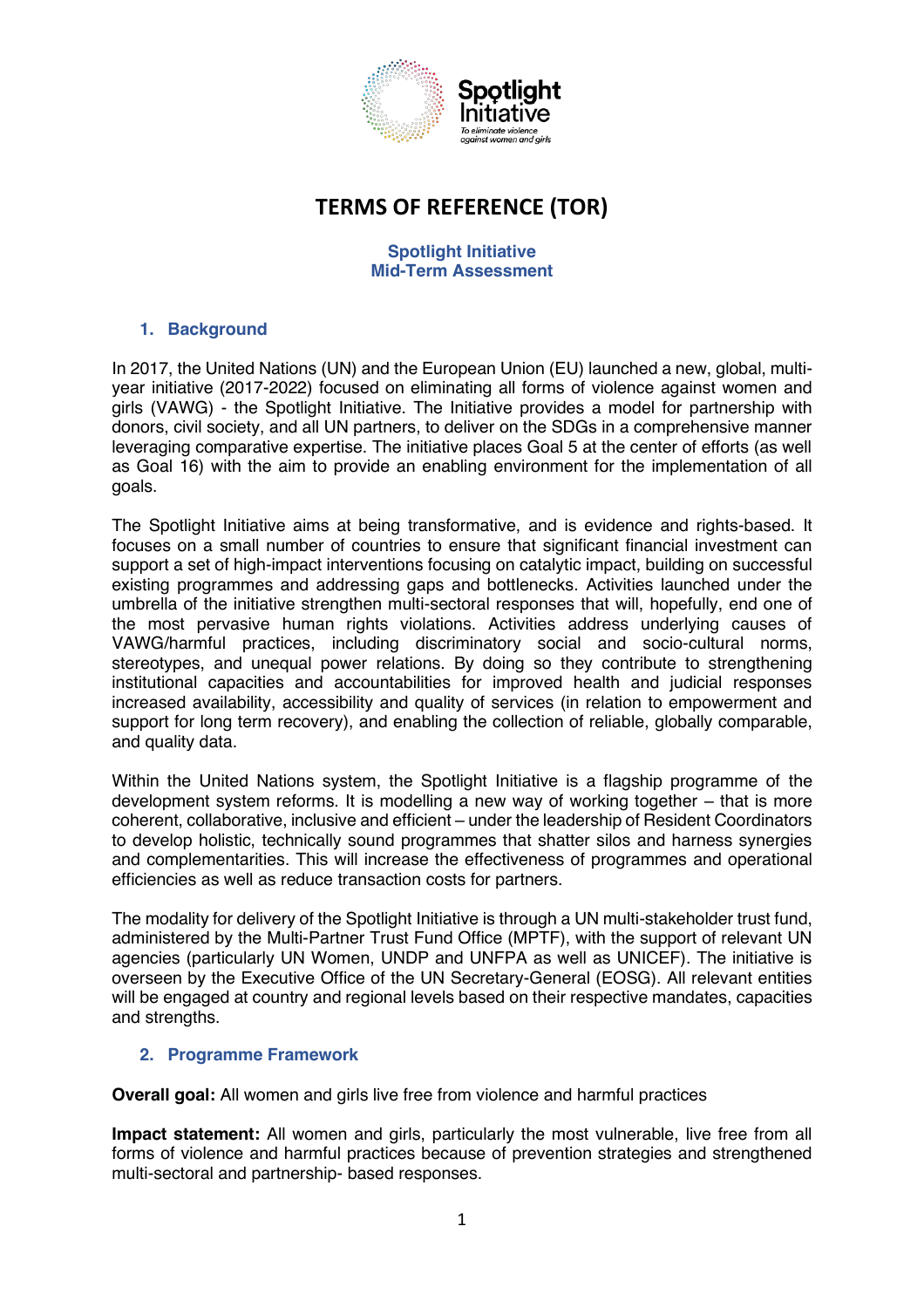

**Six outcomes:** Implemented simultaneously and in a comprehensive manner, six main outcomes have been identified to contribute to the overall goal of ending all forms of VAWG/harmful practices, especially the most marginalized women and girls. Outcomes are based on evidence, research, and demonstrated practice and programmes that demonstrate the need for coordinated interventions that strategically complement, galvanize and take to scale existing investments in gender equality and VAWG/harmful practice actions.

#### **Outcome areas:**

Pillar 1: Legislative and policy frameworks, based on evidence and in line with international human rights standards, on all forms of violence against women and girls and harmful practices are in place and translated into plans

Pillar 2: National and sub-national systems and institutions plan, fund and deliver evidencebased programmes that prevent and respond to violence against women and girls and harmful practices, including in other sectors

Pillar 3: Gender inequitable social norms, attitudes and behaviours change at community and individual levels to prevent violence against women and girls and harmful practices

Pillar 4: Women and girls who experience violence and harmful practices use available, accessible, acceptable, and quality essential services including for long term recovery from violence

Pillar 5: Quality, disaggregated and globally comparable data on different forms of violence against women and girls and harmful practices, collected, analysed and used in line with international standards to inform laws, policies and programmes

Pillar 6: Women's rights groups, autonomous social movements and civil society organisations, including those representing youth and groups facing multiple and intersecting forms of discrimination/marginalization, more effectively influence and advance progress on GEWE and ending VAWG

#### **Regional and thematic contexts**

The Spotlight Initiative currently includes 29 country programmes (6 in Latin America, 8 in Africa, 6 in the Caribbean and 4 in the Pacific), 4 regional programmes (Latin America, Caribbean, Pacific, Central Asia ) and 1 thematic programme (Safe and Fair programme on violence against women migrants). Country programmes implement interventions according to a comprehensive approach (covering all 6 pillars of the Spotlight Theory of Change), while regional and thematic programmes cover a smaller number of pillars (3 to 5).

Women and girls are exposed to intersecting forms of violence regardless of where they live. The Spotlight Initiative will take this into account and base regional theories of change on thematic components according to regional context, where specific forms of violence are most prevalent, and/or where existing structures/momentum will enable rapid and efficient scale-up of activities. The specific outputs and output indicators will be developed along with partners at the regional level to reflect regional specificities which include:

- Sexual and gender-based violence, and harmful practices, in **Sub-Saharan Africa**.
- **Femicide in Latin America.**
- Domestic violence in the **Pacific**.
- Domestic and family violence in the **SEP**<sup>[17]</sup> Caribbean. SEPISEP!
- Trafficking of women and girls and sexual exploitation in **Asia** (TBC)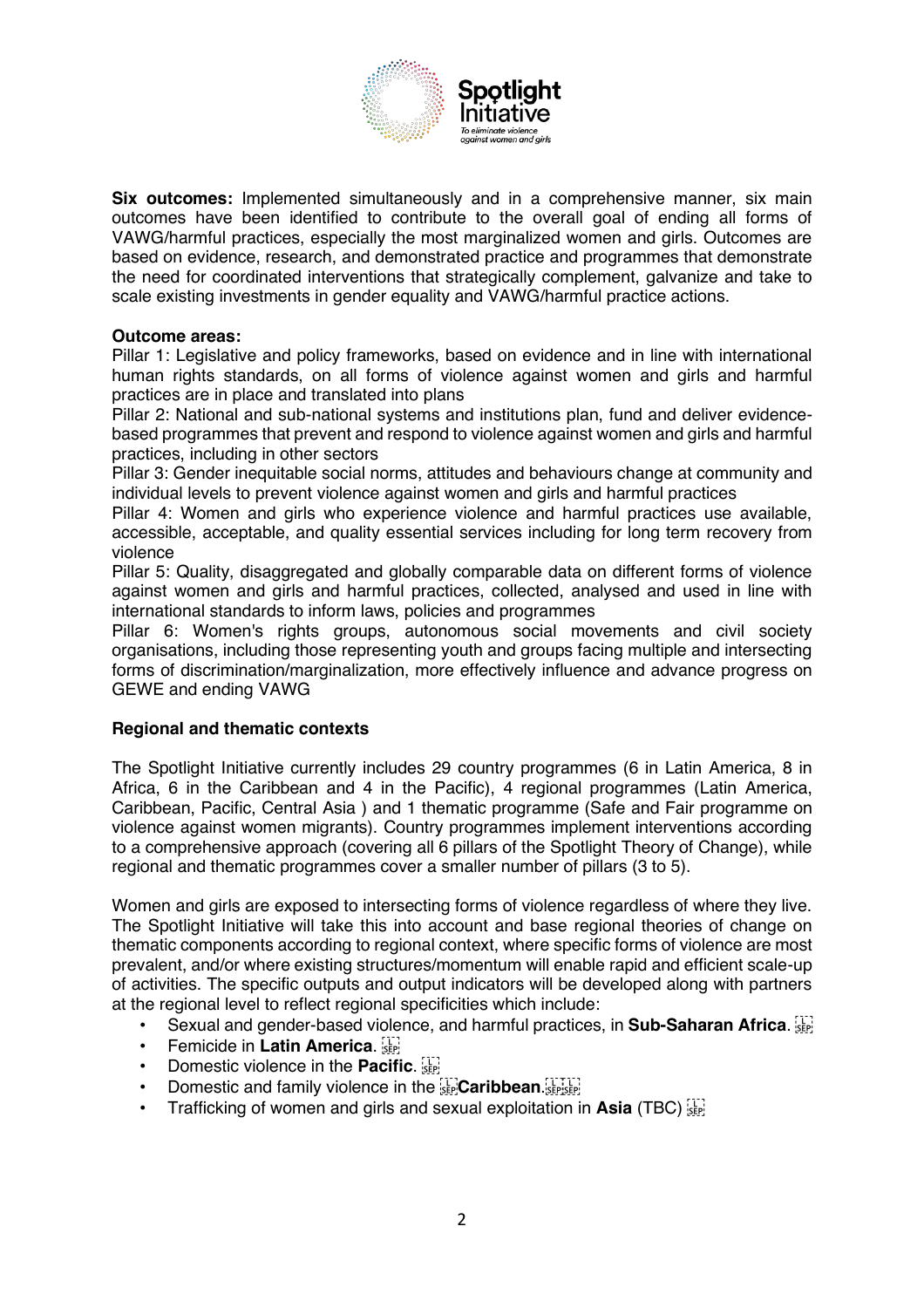

In every country programme and regional programme, a maximum of 5 UN agencies<sup>1</sup>, depending on their mandate and added value, are recipient implementing partners which work under the leadership of the resident Coordinator.

#### **3. Rationale and purpose**

All country and regional programmes are implemented in two phases. Disbursement of funds under Phase II is contingent on a mid-term assessment by the Operational Steering Committee. Once the recipient United Nations organizations of a specific programme confirm to the Administrative Agent they have reached the 70 per cent disbursement threshold for the first phase, the Operational Steering Committee will request to conduct a mid-term assessment using the Results-oriented monitoring methodology. As indicated in the Spotlight Initiative Fund Terms of Reference, mid-term assessments will play an important role in the Operational Steering Committee's decision to validate the implementation of the second phase of budgets for all programmes ("Phase II"). While the specific criteria for decision are still to be defined by the Operational Steering Committee, the information collected by the Midterm assessment will be an important component for decision.

As per the Spotlight Initiative's Terms of Reference, results-oriented monitoring and evaluations are required to assess the performance of each programme (including programme, endline and thematic evaluations). The Mid-term assessments, which follow a results-oriented monitoring methodology, are commissioned by the Operational Steering Committee. They are designed as an independent review to provide a brief snapshot on the implementation of interventions at a given moment. They will serve not only as a support tool for project management by informing stakeholders about the performance of the interventions, but also contribute lessons learnt for further programming, design and implementation of interventions. They are also used to test the global and regional theories of change of the initiative.

Results-oriented monitoring, on the other hand, refers to a strategy which main goal is to report on progress of the highest stages of the logical causal chain, especially changes at the output, outcome and impact levels. It allows decision-makers to continuously assess the relevance of Spotlight interventions and track the progress made towards achieving its planned objectives.

As per the Spotlight Initiative TORs, all country and regional programmes for the 2018 and 2019 Investment Portfolios will be implemented in two phases. Disbursement of funds under Phase II will be contingent on a mid-term assessment commissioned by the Operational Steering Committee and overseen by the Spotlight Secretariat. As per recommendation from the Spotlight Secretariat and in line with EU practice, **Mid-Term Assessment of performance** (MTA) will be conducted according to the principles of "Results-Oriented monitoring" (ROM).

The MTA will be conducted in compliance with the principles and standards for project evaluation<sup>2</sup> set forth in the UN Evaluation Group's (UNEG) Norms and Standards for Evaluation (2016)3 and UNEG's Guidance on *Integrating Human Rights and Gender Equality* 

<sup>1</sup> With 1 exception, approved by the Spotlight Operational Steering Committee, in Mexico, where 6 Recipient UN Agencies have been selected.

<sup>2</sup> While the UNEG guidelines are meant for evaluations, the principles they detail can be used/adapted for mid-term assessments and reviews

<sup>3</sup> <http://www.unevaluation.org/document/detail/1914>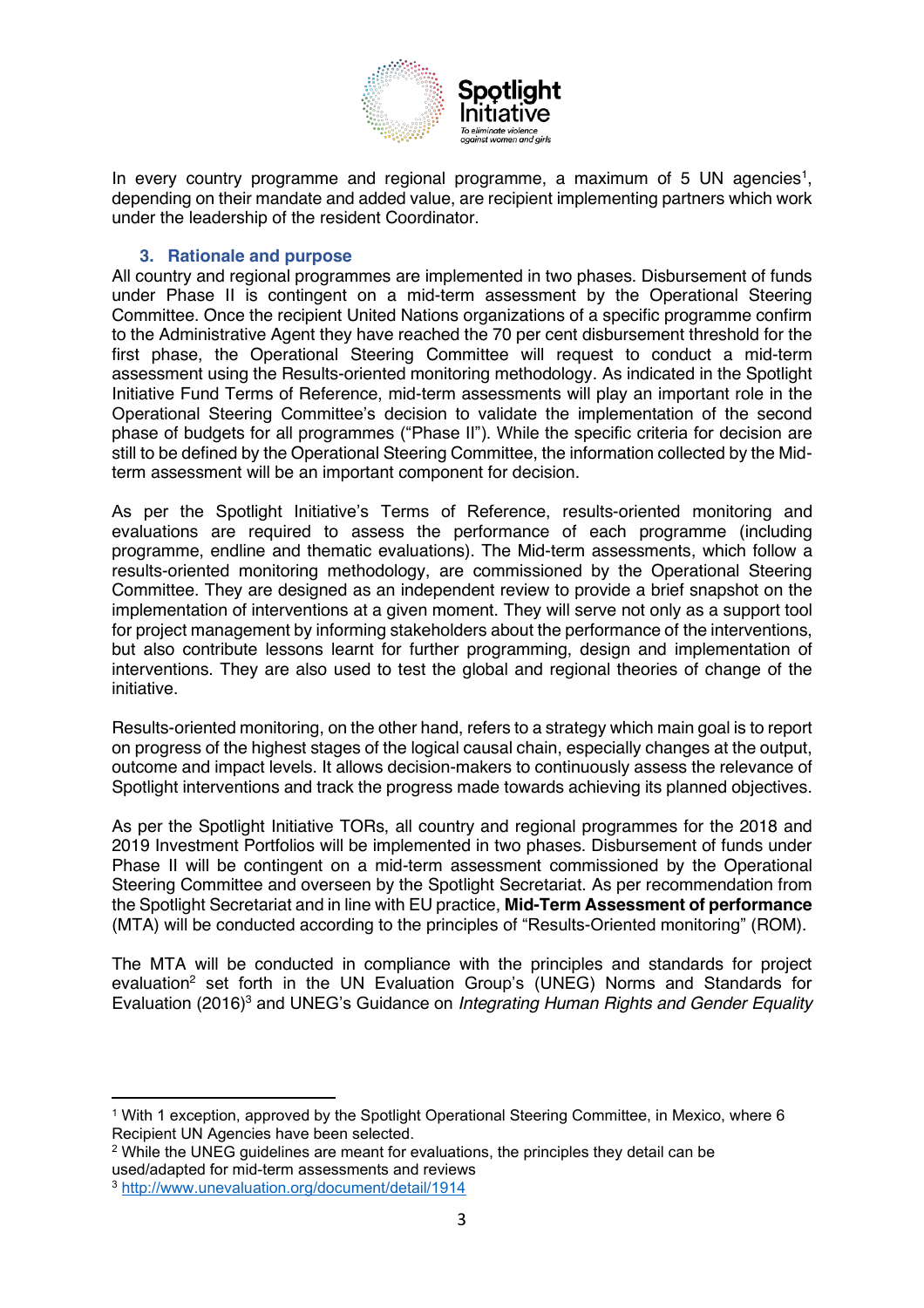

*in Evaluation4 .* Furthermore, they will also be guided by the *Evaluation Policy for the European Union5* and the *EU Results-Oriented Monitoring Handbook<sup>6</sup> .* 

ROM aims at enhancing accountability and management capacities with a strong focus on results, and supports decision makers by providing an external opinion on implementation. ROM is conducted by external experts according to four criteria: 1) Relevance (the extent to which the objectives of a development intervention are consistent with beneficiaries/agents of change' requirements, country needs, global priorities and partners' and donors' policies); 2) Effectiveness (the extent to which the development intervention's objectives were achieved, or are expected to be achieved, taking into account their relative importance); 3) Efficiency (the measure of how economically resources/inputs (funds, expertise, time, etc.) are converted into outputs); and 4) Sustainability (the continuation of benefits from a development intervention after major development assistance has been completed).

#### **4. Methodology**

The selected entity will be expected to deliver **Mid-term assessment using the ROM methodology, for all Programmes in the Spotlight Initiative (for each individual country, regional and thematic programme).** 

At the beginning of the assessment, a preparatory desk review will be performed based on the logical framework of programmes, budgets and planning/progress of activities.

Then, Result-oriented monitoring experts will conduct field missions with the aim of ascertaining credible information on progress with respect to results, as well as their quality and sustainability. During these missions, experts interview all the parties involved, using a standard set of monitoring questions to structure the analysis of documentation and empirical data. Parties interviewed are expected to include beneficiaries/agents of change, key stakeholders involved in the implementation of the programme, civil society organizations and local and national authorities. The purpose of all interviews is to obtain key stakeholders' reactions and suggestions which can confirm, refute or complete information already gathered on the project by the desk review.

At the end of the mission, ROM experts provide recommendations to improve the future project implementation that are relevant for main Spotlight managers and partners, as well as examples of what worked and what didn't to support the advancement and implementation of some key principles of the UN reform.

#### • **Timeline:**

Once the recipient United Nations organizations of a specific programme confirm to the Administrative Agent they have reached the 70 per cent disbursement threshold for the first phase, the Operational Steering Committee will request to conduct a mid-term assessment using the Results-oriented monitoring methodology.

Mid-term assessments are expected to be conducted as follows:

<sup>5</sup> <https://ec.europa.eu/europeaid/node/71167>

<sup>4</sup> United Nations Evaluation Group. Integrating Human Rights and Gender Equality in Evaluations. 2014. Access online:<http://www.unevaluation.org/document/detail/1616>

<sup>&</sup>lt;sup>6</sup> [https://ec.europa.eu/europeaid/rom-handbook-results-oriented-monitoring\\_en](https://ec.europa.eu/europeaid/rom-handbook-results-oriented-monitoring_en)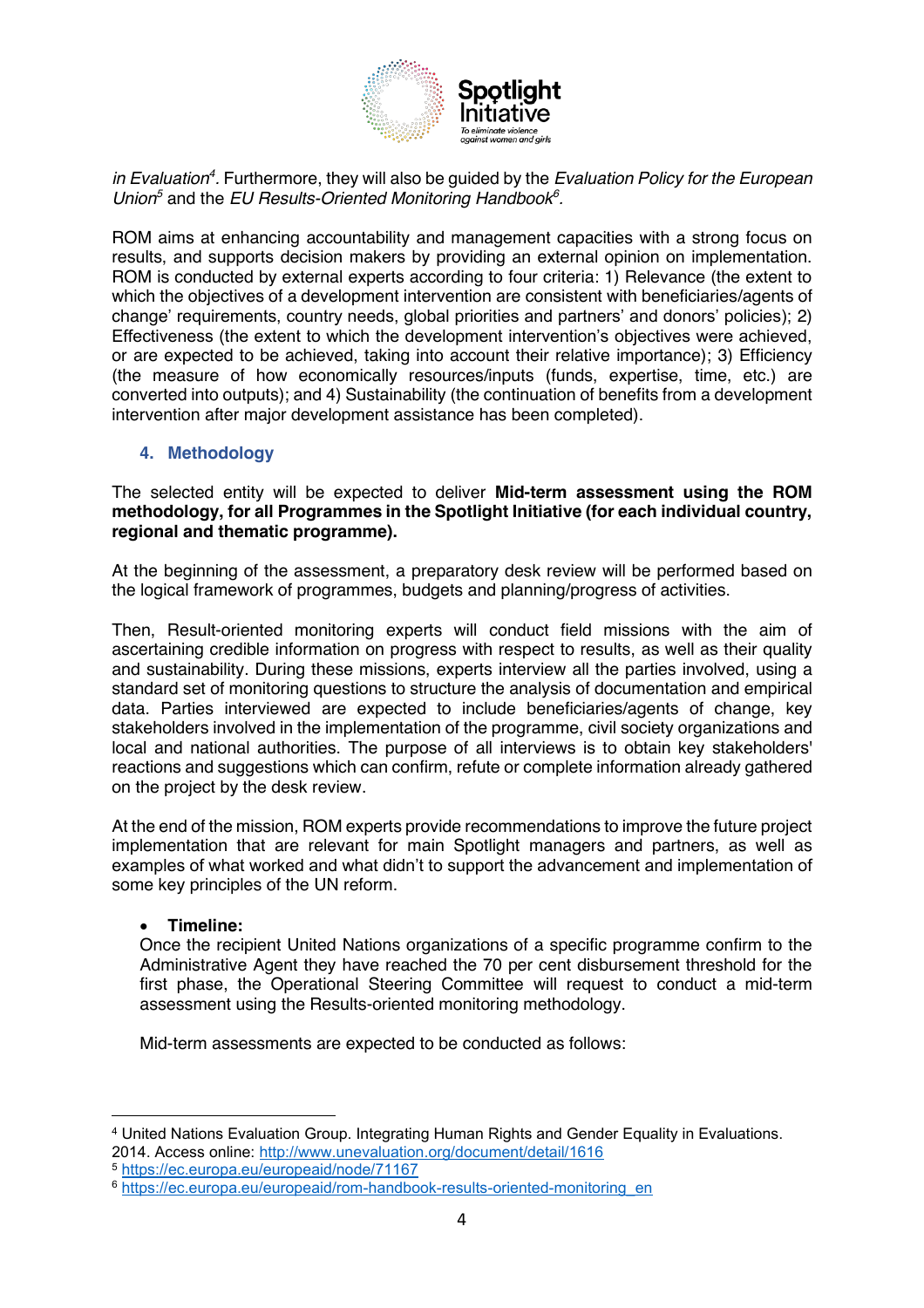

- o 6 Country Programmes in Latin America (Argentina, Guatemala, Ecuador, El Salvador, Honduras, Mexico) MTA to start by end of 2020;
- $\circ$  8 Country Programmes in Africa (Liberia, Malawi, Mali, Mozambique, Niger, Nigeria, Uganda, Zimbabwe) MTA to start by end of 2020;
- $\circ$  4 Country Programmes in Pacific (Papua-New Guinea, Samoa, Timor Leste, Vanuatu) MTA to start by end of 2021;
- o 6 Country Programmes in the Caribbean (Belize, Grenada, Guyana, Haiti, Jamaica, Trinidad & Tobago) MTA to start by end of 2021;
- o 4 Regional Programmes (Latin America, Caribbean, Pacific, Central Asia) MTA to start by end of 2020 for LA and by end of 2021 for all other programmes;
- $\circ$  1 Thematic Programme (Safe and Fair Programme for ASEAN Countries) MTA to start by end of 2020.

Total : 29 programmes.

#### • **Desk phase:**

ROM experts will conduct a desk review, analysing all the relevant documents such as action documents, logical framework and budget, planning of activities, progress reports by implementing partners, including the project's visibility and communication action plan. The political and policy context of the project should also be considered.

This preparatory phase will result in the draft of a workplan that will be submitted to the Secretariat. Research questions listed below can be adjusted, and amendments to the mentioned deliverables can be suggested if deemed relevant by the research team.

#### • **Field phase**

ROM experts will design and implement missions in each country to conduct interviews with all parties involved in order to check the quality of the outputs. The information obtained is expected to answer the following questions:

#### 1) Relevance

- $\circ$  Does the action align to the principles of the Spotlight Initiative as listed in the Spotlight Initiative Fund TORs?
- o Are the Initiative's deliverables aligned with the UN agencies' mandate and priorities? Are the right UN agencies involved?
- o Are programmes aligned with the 2030 SDGs agenda? Are programmes implemented in line with the UN System reform?
- o Does the action presently respond to the needs of the target groups / end beneficiaries?
- $\circ$  Is the action adapted to the present institutional, human, financial capacities of the partner government and/or other key stakeholder(s)?
- o Do all key stakeholders still demonstrate effective commitment (ownership)?
- $\circ$  Are there any complementarity issues with other ongoing/planned action(s) (including Capacity Development) managed by donors that need to be addressed?
- o Have all relevant circumstances and risks been taken into account to update the intervention logic?
- o Are the indicators to measure results well defined and relevant to measure the achievement of the objectives?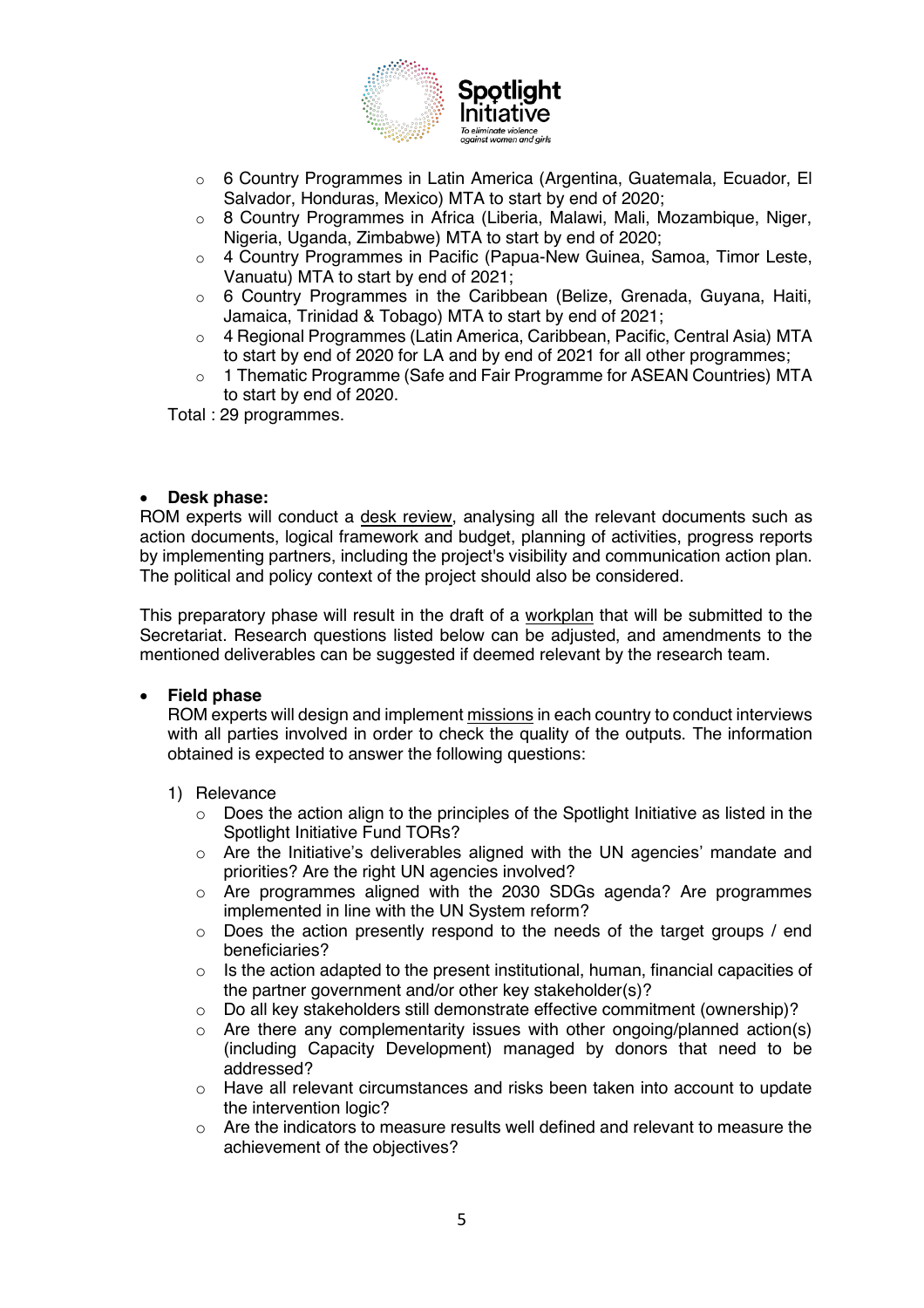

- $\circ$  Are the Initiative's deliverables relevant in meeting the short and long-term objectives of the National development/poverty-reduction plans and UN Sustainable Development Cooperation Framework?
- 2) Efficiency
	- o Are the chosen implementation mechanisms (incl. choice of implementation modalities, entities and contractual arrangements) conducive for achieving the expected results?
	- $\circ$  Do partner government and other partners in the country effectively steer the action?
	- $\circ$  Do the resources funded by the action and actually made available correspond to the needs of the action? To what degree are other resources which are not EU funded made available?
	- o If there are delays, how important are they and what are the consequences? What are the reasons for these delays and to what extent have appropriate corrective measures been implemented? To what extent has the planning been revised accordingly?
	- o Have the outputs been produced/ delivered in a cost-efficient manner?
	- $\circ$  Is the action adequately monitored by implementing partners, partner government(s) and other key stakeholders?
	- $\circ$  Are the management arrangements for the Initiative at national level adequate and appropriate? Are the National Steering Committees functioning efficiently and in line with Spotlight principles?
	- o How effectively is the Programme managed? Is the Initiative's management results-based and innovative?
	- o Are the chosen implementation and coordination mechanisms (a "new way of working" contributing to greater efficiency?
- 2) Effectiveness
	- $\circ$  Is the progress of each output conforming to plan?
	- o Is the quality of outputs (including those of Capacity Development support) satisfactory?
	- o Are the outputs (including Capacity Development) still likely to lead to the expected outcomes?
	- o Does the action effectively support the partner's policy and actions?
	- $\circ$  Have the necessary consultations taken place with key stakeholders?<br>  $\circ$  Has the absorption capacity of the Government, recipient UN agencies
	- Has the absorption capacity of the Government, recipient UN agencies, national/regional stakeholders (particularly civil society partners) been an obstacle/bottleneck to ensuring that implementation is going according to plan?
	- $\circ$  Has the Initiative's implementation and results achievement gone according to plan, or are there any obstacles/bottlenecks/outstanding issues on the partner or government side that are limiting the successful implementation and results achievement of the Initiative?
	- o Has the Initiative's implementation and results achievement gone according to plan, or are there any obstacles/bottlenecks/outstanding issues on the UN side that are limiting the successful implementation and results achievement of the Initiative?

4) Sustainability

 $\circ$  Has the government been involved to ensure the sustainability of the action?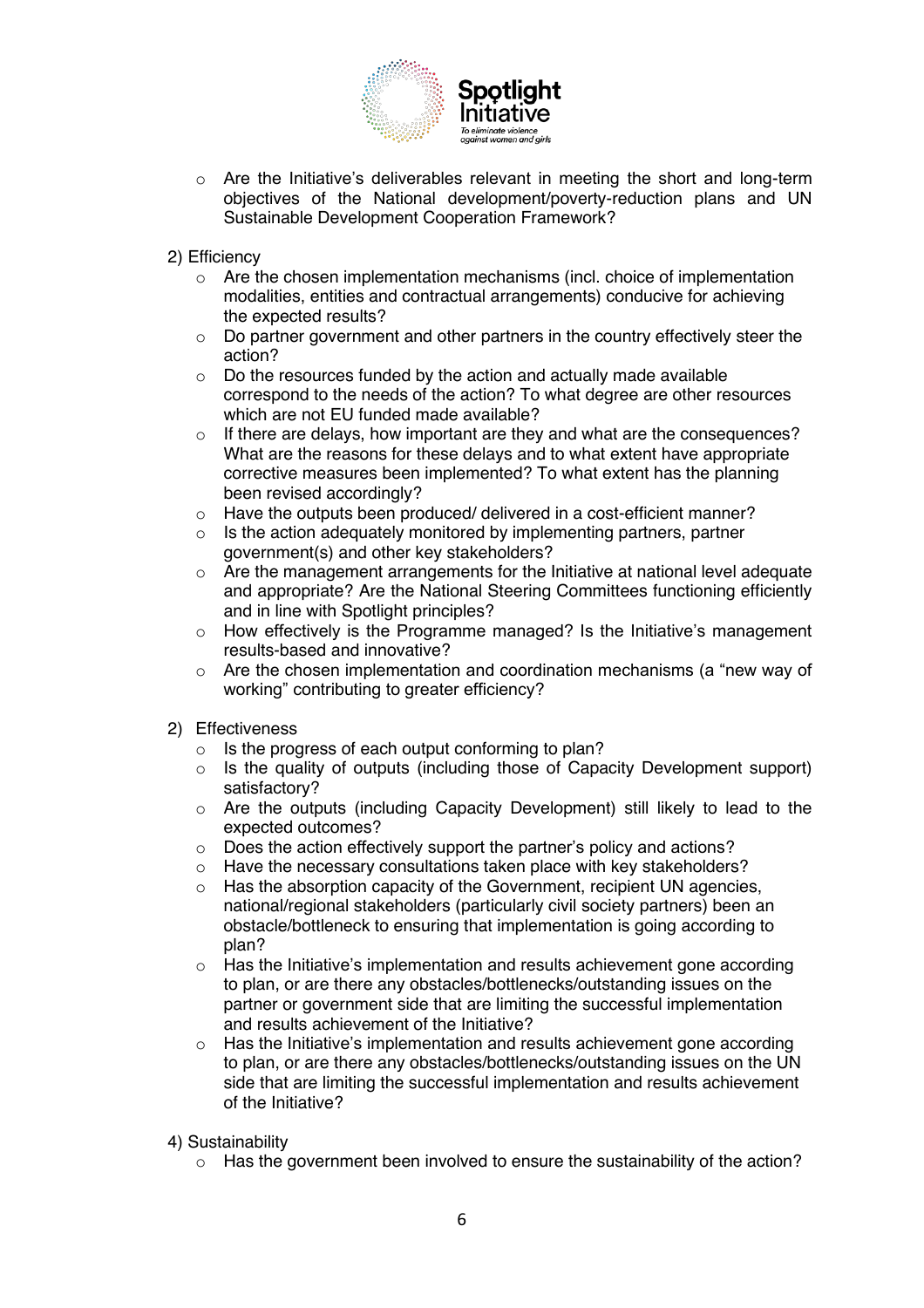

- $\circ$  Is the programme identifying and disseminating good practices in the country, between countries?
- $\circ$  Is sufficient capacity being built so that local actors (particularly CSOs, the women's movement and groups representing women and girls that face intersecting forms of discrimination) will be able to manage the process by the end of the Initiative without continued dependence on international expertise? Are the necessary steps owned and driven by the people?

In addition to assessing the questions above, the team should analyze any other pertinent issues that need addressing or which may or should influence future project direction and partners' engagement in the country.

#### • **Reporting phase**

At the latest 14 days after the end of the field phase, a draft report will be submitted to the Secretariat (one per individual programme). This report will include:

- $\circ$  a concise overview of the programme's intervention logic (project or programme synopsis)
- $\circ$  the analysis and findings on the basis of the answers to the monitoring questions. Both quantitative and qualitative methodologies should be used to analyze data. Regarding quantitative analysis, measuring the percentage of achievement of an output versus plans is useful to provide sound items of evidence of how close one is to achieving what was initially planned. Experts are also expected to elaborate on deviations in terms of implementation schedule, programme costs and beneficiaries/agents of changed effectively reached. The interpretation of qualitative data will focus on the relevance of the project or programme, the expected ownership and leading role of partners in its management, the nature and level of capacities developed by partners, and its potential sustainability.
- $\circ$  a summary of conclusions and recommendations. Recommendations must be realistic, feasible and drafted in a way that the stakeholders to whom they relate are clearly identified.

Consolidated comments will be provided by the Secretariat at the latest 21 days after and will be incorporated into the final version of the report, to be submitted at the latest 14 days after receipt of the comments.

The MTA for all programmes will be undertaken in coordination with the programmes' civil society reference groups.

#### **5. Management arrangement**

The selected entity will work in close collaboration and consultation with the Spotlight Secretariat and UN Country Teams in country as per the table below:

| Who: Actors and accountability                                 | What: Roles and responsibilities                                                                                                                                                                                                                                                          |
|----------------------------------------------------------------|-------------------------------------------------------------------------------------------------------------------------------------------------------------------------------------------------------------------------------------------------------------------------------------------|
| Commissioner of the MTA<br>(Operational Steering<br>Committee) | Safeguard the independence of the MTA exercise<br>and ensure quality<br>• In consultation with RCs (or other Programme<br>Coordination entity) and RUNOs, present a<br>management response to the MTA and ensure the<br>implementation of committed actions in the<br>management response |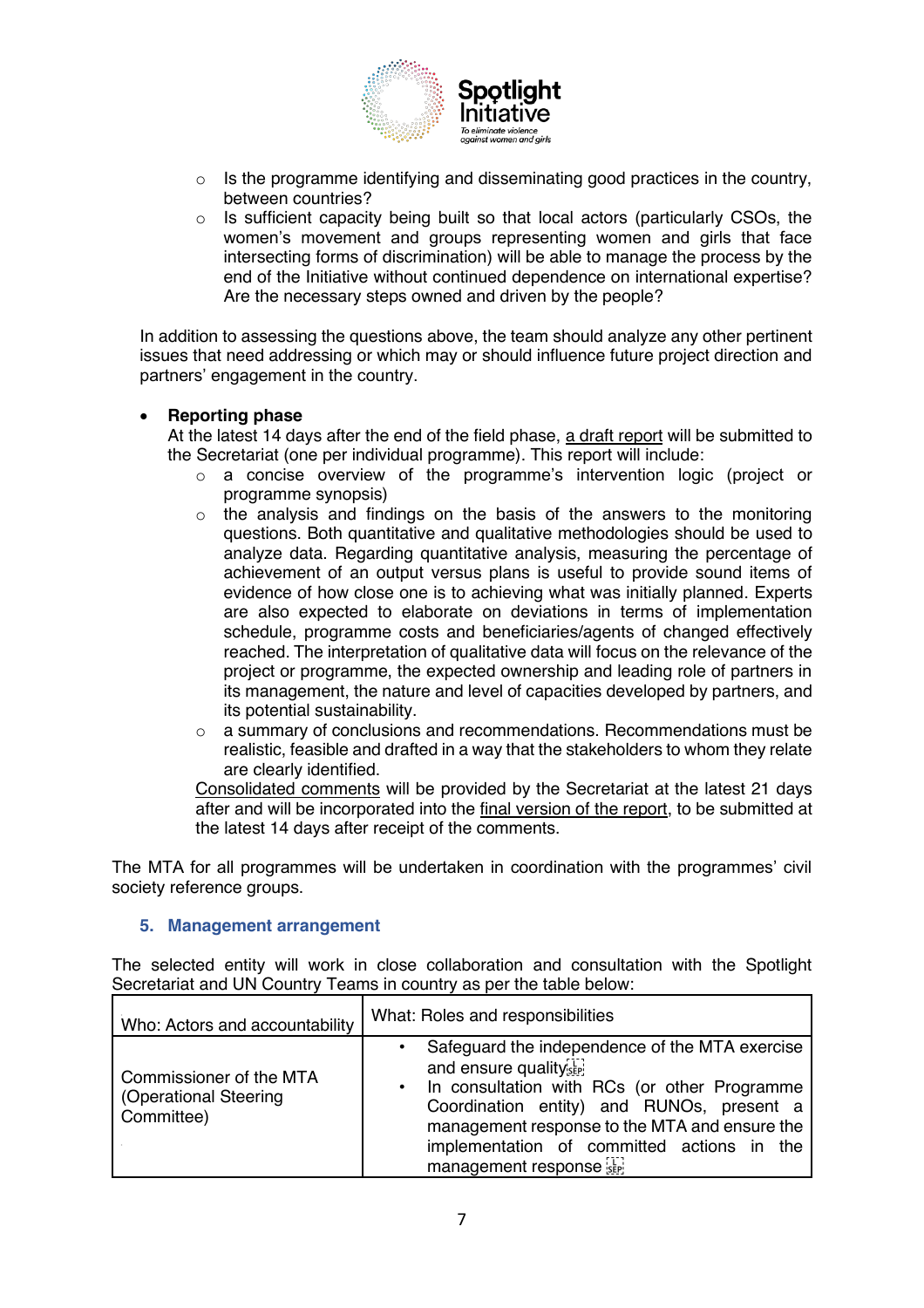

| Manager <sub>sin</sub><br><b>MTA</b><br>Task<br>(Spotlight Secretariat)           | Provide inputs from the programme perspective $\sum_{s \in \mathbb{N}}$<br>$\bullet$<br>Responsible for internal quality control: participate<br>in the review of the MTA methodology and provide<br>comments to the MTA team. Draft final products<br>will be shared with the MTA Task Manager and,<br>based upon the comments received, the MTA<br>team will revise the draft until it meets Spotlight<br>Secretariat M&E Team quality standards.<br>Oversee the process of the MTA<br>$\bullet$<br><b>MTA</b><br>Facilitate<br>the<br>by<br>providing<br>relevant<br>$\bullet$<br>documents and sepontacts at global level sep<br>Facilitate and<br>ensure the preparation<br>and<br>seprelevant management<br>implementation<br>of<br>responses steat global level<br>Facilitate and ensure knowledge sharing and use<br>٠<br>of SEPMTA information SEP |
|-----------------------------------------------------------------------------------|-------------------------------------------------------------------------------------------------------------------------------------------------------------------------------------------------------------------------------------------------------------------------------------------------------------------------------------------------------------------------------------------------------------------------------------------------------------------------------------------------------------------------------------------------------------------------------------------------------------------------------------------------------------------------------------------------------------------------------------------------------------------------------------------------------------------------------------------------------------|
| <b>RUNOs</b><br>and<br>Programme<br>Coordinating entity (RC<br>or<br>other)       | Support and participate in the process of the MTA<br>$\bullet$<br>FT<br>SEP<br>Facilitate MTA by providing relevant documents<br>٠<br>and sepcontacts sep<br>Facilitate and<br>ensure the preparation<br>and<br>$\frac{1}{155}$ relevant<br>implementation<br>management<br>of<br>responses<br>Facilitate and ensure knowledge sharing and use<br>of see MTA information see<br>Coordinate and arrange $\frac{1}{2}$ travels for field visits of<br>٠<br>the MTA expert/team.                                                                                                                                                                                                                                                                                                                                                                               |
| (CSO)<br>Groups<br>Reference<br>Reference Group at global and<br>programme level) | Provide inputs from the programme perspective [17]<br>٠<br>Participate in the review of the MTA methodology<br>٠<br>and provide comments to the MTA team.                                                                                                                                                                                                                                                                                                                                                                                                                                                                                                                                                                                                                                                                                                   |
| <b>MTA Expert</b>                                                                 | Lead the whole MTA process<br>$\bullet$<br>Manage the MTA process in timely manner $\sum_{s \in \mathbb{N}}$<br>٠<br>Communicate with the Spotlight Secretariat and<br>RUNOs whenever it is needed see<br>Conduct field visits to the Programme sites<br>identified and collect data.<br>Secretariat<br>Report<br>the<br>Spotlight<br>to<br>and<br>٠<br>Programme Teams when required<br>Produce the inception report<br>Produce<br>subsequent draft reports<br>as<br>per<br>agreements<br>Produce the final report $\frac{1}{2}$<br>Participate in dissemination workshops organized<br>٠<br>by the Spotlight Initiative and present findings of<br>the reports (can be done through Webinar).                                                                                                                                                             |

## **6. Required skills and competencies**